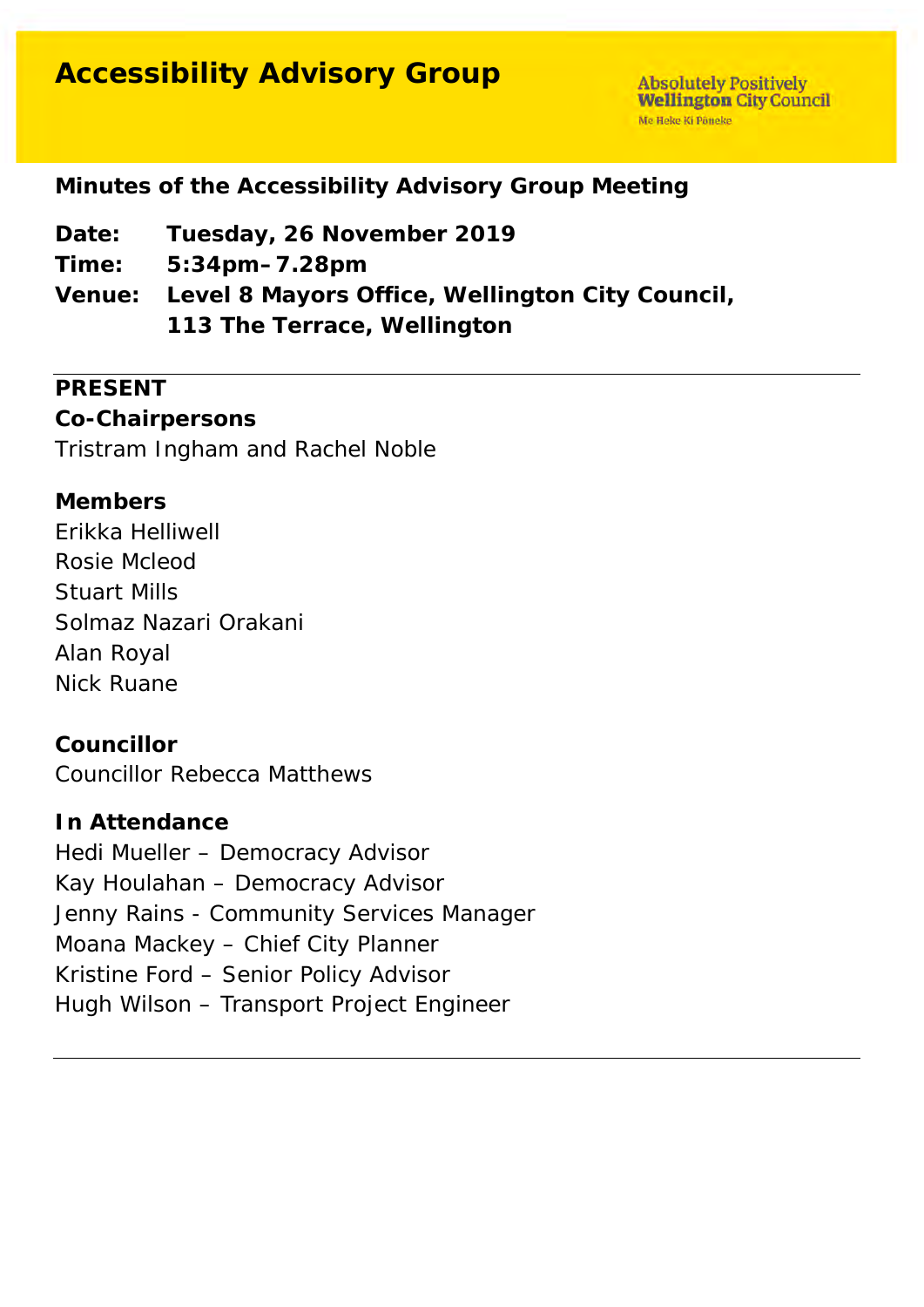#### **1. MEETING PROCEDURES**

#### **1.1 Welcome**

The Chairperson welcomed all present.

#### **1.2 Apologies**

Apologies for Erikka Helliwell were received.

#### **1.3 Conflicts of Interest**

No conflicts of interest were declared.

#### **1.4 Confirmation of Minutes – Minutes of 29 October 2019**

That the minutes of 29 October 2019 be adopted as a true and accurate record.

Moved Tristram Ingham, seconded Nick Ruane Carried

#### **2. General Business 5:42pm**

### **2.1 Introductions**

- Councillor Matthews is the Council appointee to the AAG, and advised that she is keen to support the ongoing strategic role of the AAG.
- Kristine Ford is implementing the Accessible Wellington Action Plan and is committed to working with the group and making Wellington more accessible, through practical tasks, guided by community themselves.

Members discussed:

- The purpose of the steering group, set up to improve communications so that WCC is aware of what the rest of the Council is doing.
- Committing to the AAG meetings as a mutual safe space, so that members, Councillors and officers feel welcome and listened to.
- High staff turnover being an issue.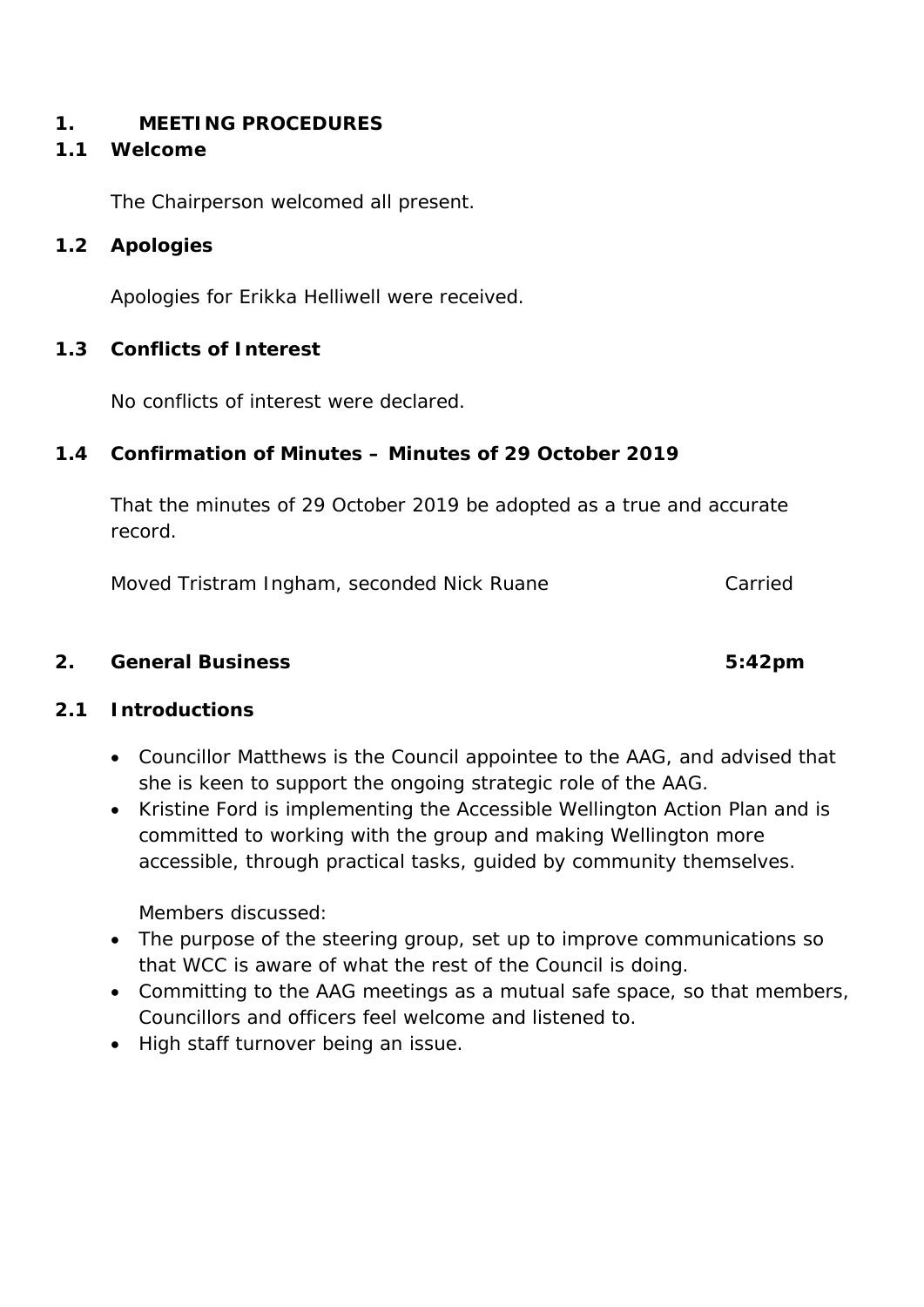### **2.2 Democracy Services Update**

- David Karl has decided to submit a paper on playground accessibility rather than present to the group.
- David Lee has advised he has asked Greater Wellington Regional Council to formally request that he be a GWRC representative on the AAG.
- Arts Access Aotearoa is happy to work with AAG on accessibility issue with State Opera House. Kristine Ford advised that State Opera House will be audited in Accessible Wellington action plan, as the plan includes all Council-owned buildings.
- WCC will be reviewing the local election and has been advised of AAG interest in this, particularly in voter turnout by disability.
- October meeting payments have been delayed and will be processed on 4 December.

# **3. PRESENTATIONS**

### **3.1 E-Scooter Review Update 6:04pm**

Presenter: Hugh Wilson, Transport Project Engineer, Wellington City Council

Hugh Wilson presented on the e-scooter review, as the e-scooter trial will be finishing on  $18<sup>th</sup>$  December 2019. From 9 December a survey with three streams (residents' panel, general public and AAG) will be sent out, links can be shared with other people and printed version of survey will also be available. If there is a low response rate to the survey, it would be possible to run it again in late January. Hugh advised that e-scooters will remain in action after the end of the survey and trial, as the e-scooter licence runs until the end of 2020. Hugh is aiming to take report to Strategy and Policy Committee meeting in either February or March. If the recommendation is that e-scooters are removed or that conditions are imposed (such as permitted spaces, docking/racking requirements or speed limits) this could only happen after the SPC meeting.

Members discussed with the presenter:

- That AAG members do not represent specific disability groups.
- Education on road etiquette is needed for e-scooter users.
- Feedback on trips not taken would be useful.
- Any response from Central Government other than Accessible Streets package, no.
- How e-scooter trial bypassed AAG when it went directly to City Strategy Committee.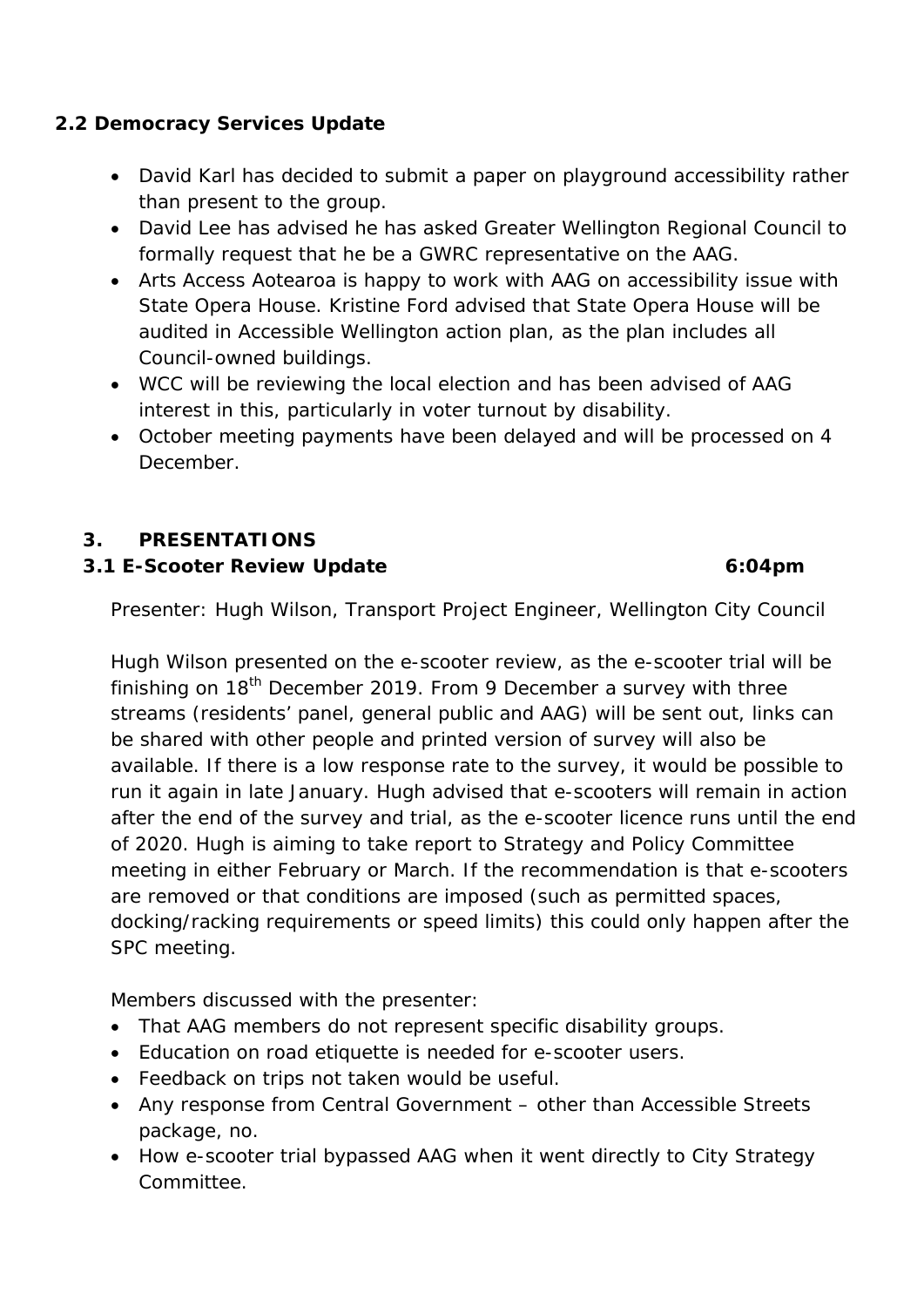- Personal accountability for e-scooter users is only in-app.
- Risk of general public completing AAG survey.

#### Action:

The presenter agreed to:

- Combine the AAG stream with the general public stream, and instead include a disability-orientated question so the survey respondents could identify themselves.
- Work with AAG on phrasing of said question.

# **3.2 Workshop on Work Programme and Portfolios 6.31pm**

Presenter: Kay Houlahan, Democracy Advisor, Wellington City Council

Kay Houlahan presented on the forward programme for the WCC and how this could align with AAG interests for future meetings.

Members discussed with the presenter:

- Would like to see Let's Get Wellington Moving report prior to it being taken to the Strategy and Policy Committee meeting on 26 February 2020.
- Regular input wanted for Housing Strategy Update and Planning for Growth.

### Action:

The Advisory group resolved to list the reports they are interested prior to the 3 February 2019 meeting.

Democracy Services agreed to:

• Compile the list and draft the forward plan.

### **3.3 Workshop on Emergency Management 6.42pm**

Presenter: Jenny Rains, Community Services Manager, Wellington City Council

Jenny Rains presented on the formal response and recovery after an emergency event. Emergency management has many streams and Recovery is a local role, not covered by Wellington Region Emergency Management Office (WREMO). Jenny Rains advised that her role is to ensure they are meeting the needs of people and animal by working with WREMO to develop a plan around 'preparedness'. This would include ensuring coherent messaging on the day and defining accessible sites. Jenny Rains would like to present a workshop at some point in the AAG's forward programme.